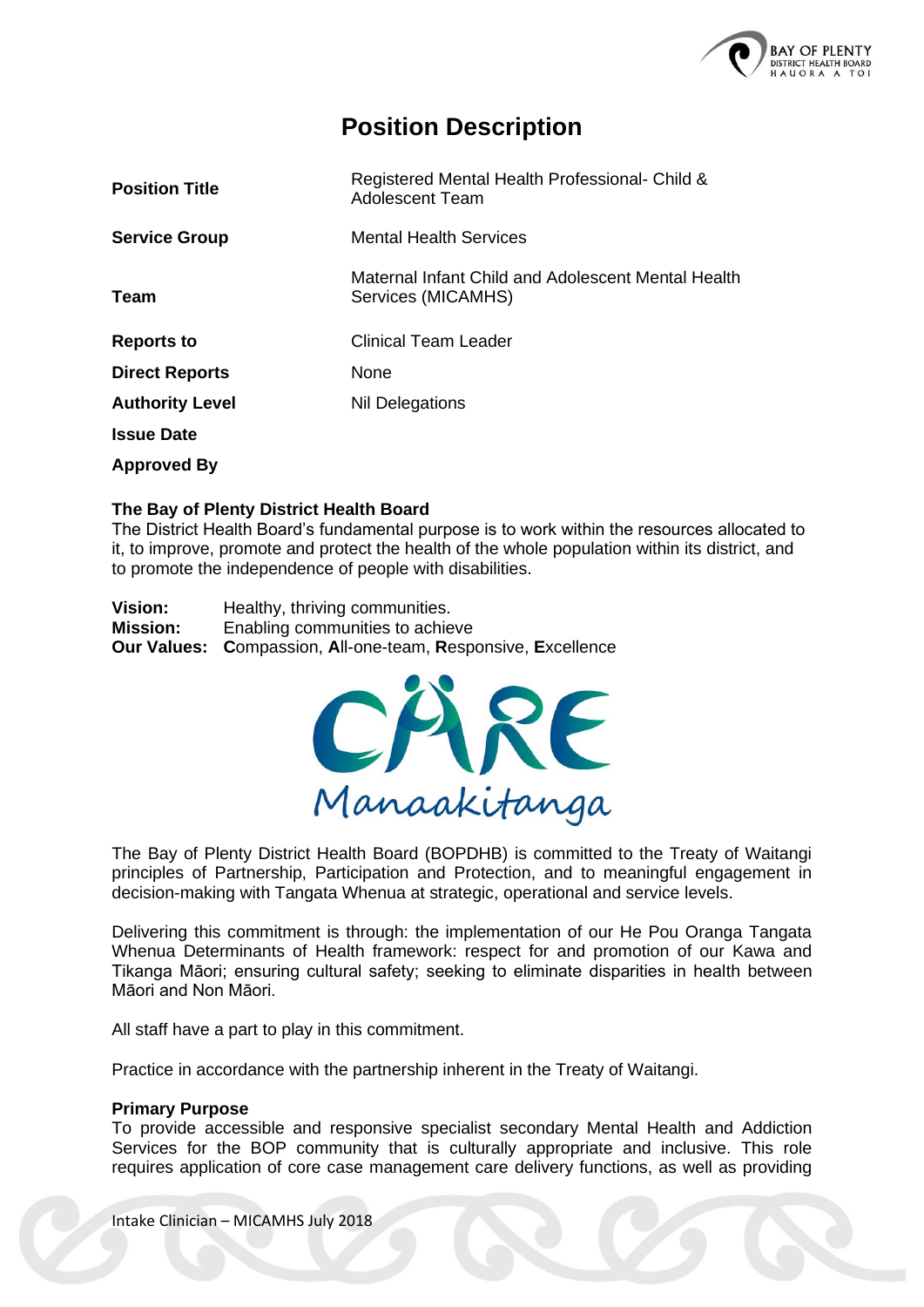

opportunity for application of specialised knowledge and skills in the context of a multi professional team.

#### **Principal Accountabilities**

#### **1. Management of Care**

- Ensures a timely response and facilitation of the smooth transition of the client along the treatment pathway
- The principles and practice of culturally appropriate partnerships with service users and their families/whanau are incorporated in all facets of the treatment pathway and support and participation from Maori Health Services is actively sought as appropriate
- Knowledge of relevant legislation including Mental Health (Compulsory Assessment and Treatment) Act 1992, Privacy Act 1993, Health and Disability Act, Health Practitioners Competency Assurance Act, and the NZ Health Strategy (Te Tahahu; Te Kokiri)
- Conducts risk assessment, formulation, risk management planning and takes appropriate actions in crisis situations or emergency situations or when unexpected client responses or other situations occur that may compromise client or another's safety
- Conducts accurate comprehensive assessment and formulation of clients in a variety of settings using suitable assessment tools underpinned by evidenced based knowledge
- Provides appropriate health education appropriate to the needs of the client
- Ensures the client and their family / significant others are provided with appropriate information about their rights and explanation of the effects, consequences and alternatives of proposed treatment options to give informed consent according to their cultural and other preferences
- Facilitates treatment care planning in collaboration with clients and other specialist providers and coordinates referrals for appropriate services.
- Provides planned and appropriate care and therapeutic interventions to achieve identified outcomes and applies appropriate procedures and psychosocial skills in a competent and safe way
- Evaluates client's progress and outcomes against treatment goals and the national HONOSCA system and reflects with peers and members of the multidisciplinary team the effectiveness of the treatment
- Takes responsibility for transitioning the client safely back into GP or other care.
- Ensures documentation is current, accurate, timely and maintains confidentiality within legal, organisational and ethical requirements
- Demonstrates computer skills necessary to organise data for essential care delivery and to report data as required
- Discusses ethical issues related to the area of practice with clients/families and the health care team
- Actively uses strategies to enhance Recovery Principles and to challenge stigma and discrimination

#### **2. Professional Responsibility**

- Accepts responsibility for ensuring that their decisions, practice and conduct meets the standards of the professional, ethical and legal standards in accordance with relevant legislation, codes, and policies and upholds client rights derived from that legislation
- Demonstrates commitment to the Treaty of Waitangi, the application of the Treaty principles into practice, and the improvement of Maori health status
- Ensures that relevant cultural, spiritual and family relational requirements for service users and their family/whanau within the context of their wider community is taken into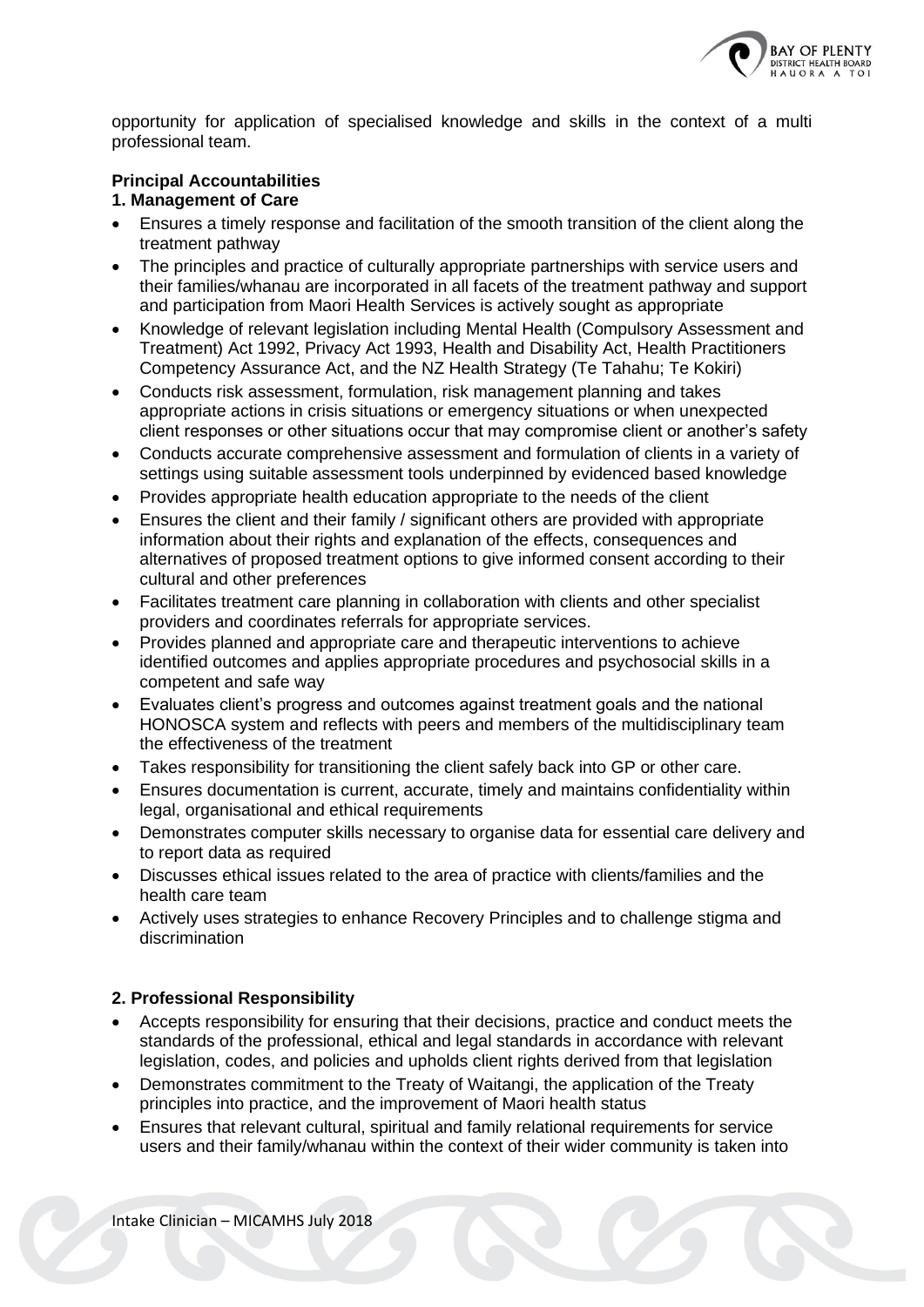

consideration during clinical discussions and treatments in a manner that the clients determines as culturally safe.

- Promotes an environment that enables client safety, independence, quality of life, and health
- Proactive and responsible in maintaining health and safety for clients, staff and public through hazard identification and reporting of reportable events
- Identifies and takes into consideration the complexity of physical, social, and wider community environmental issues such as general health and infection control principles that may impact on the safety and general health of service users, colleagues and others.
- Evaluates environmental safety, completes risk assessments, hazard identification and reportable events as required
- Proactive and responsible in maintaining health and safety and protection for clients, staff and public within legal and ethical frameworks
- Participates in In-service programmes, maintains BOPDHB and MH&AS mandatory certification and relevant training requirements and takes responsibility for own professional development.
- Evaluates the effectiveness of own care through participation in clinical supervision and seeking of assistance and knowledge as necessary
- Takes responsibility for keeping up to date with contemporary developments, maintaining own professional development and mandatory organisational training requirements.
- Contributes to the support, direction and teaching of colleagues to enhance professional development
- Participates in regular Performance Reviews and contributes to peer review
- Maintains a professional portfolio

#### **3. Interpersonal Relationships**

- Demonstrates positive engagement and listening skills in therapeutic interpersonal relationships with service users and their family/whanau.
- Communicates effectively, positively and courteously with parents/families ,clients and the health care team
- Resolves problems and conflicts effectively using organisational structures and processes
- Practises in negotiated partnership with the client acknowledging family/whanau perspectives and supports
- Interpersonal relationships reflect the core values of compassion, positive attitude, responsiveness and excellence
- Develops and applies a repertoire of psychological and therapeutic skills such as Motivational Interviewing and other appropriate talking therapy skills to enhance the treatment of clients
- Demonstrates an ability to access and enter clinical information in organisational electronic systems and write reports and letters as appropriate.

#### **4. Inter-professional Health Care and Quality Improvement**

- Engages in a collaborative service delivery approach with colleagues from the team and other health services to best meet service user needs
- Demonstrates ability to present referrals and crisis/acute cases for discussion at MDT meetings concisely, with attention to all relevant information, and participates in decisionmaking.
- Information documentation, communication and handover ensures effective and safe continuation of client care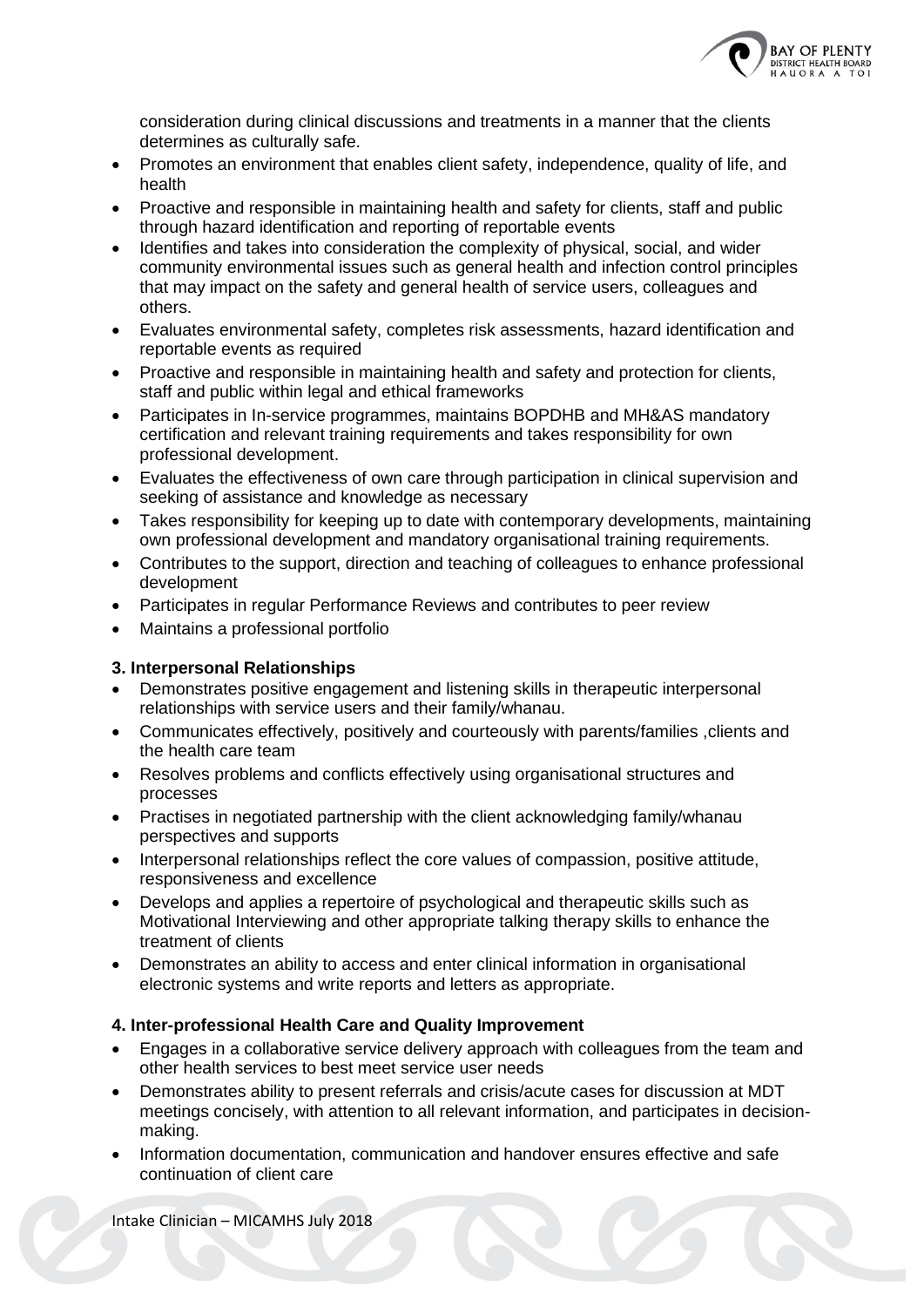

- Develops a discharge/ transfer plan and follows up on referrals and care in consultation with the client, family and other health team members.
- Recognises and values the roles and skills of all members of the health care team in the delivery of care and makes appropriate referrals to other health care team members
- Ensures that own skills, knowledge and professional perspectives are made available to assist others in a positive, proactive and professional manner
- Demonstrates knowledge of community services and resources. Establishes and maintains networking relationships with GPs, relevant government and community agencies and provides consultation as necessary and involves stakeholders in planning, provision and monitoring of services.
- Participates in continuous quality service improvement initiatives and demonstrates flexibility to adapt to service changes to monitor and improve standards
- Participates in review and audit of practice and policies based on research and evidence

You will be part of the in hours roster to provide mental status assessments, risk assessments and to organise and assist with the implementation of a crisis management plans.

A function of BOPDHB is to provide a 24-hour service. This may at times necessitate you being required to change duties or transfer to another ward or department to ensure adequate coverage.

This position description is not exhaustive and the incumbent may be requested to perform any reasonable task within the scope of the position as requested by the Line Manager.

This position description is not exhaustive and the incumbent may be requested to perform any reasonable task within the scope of the position as requested by the Line Manager. This position description will be reviewed from time to time in consultation with the incumbent.

| <b>Internal</b>                                                                                                                                                                                                                                                                                                 | <b>External</b>                                                                                                                                                                                                |  |
|-----------------------------------------------------------------------------------------------------------------------------------------------------------------------------------------------------------------------------------------------------------------------------------------------------------------|----------------------------------------------------------------------------------------------------------------------------------------------------------------------------------------------------------------|--|
| Nurses and Allied Health leaders<br>MH&AS<br><b>Professional Advisors</b><br>$\bullet$<br><b>MICAMHS MDT</b><br><b>Consumer Advisor</b><br>Medical Staff<br><b>Regional Maori Health Services</b><br><b>Speciality Nurses</b><br><b>Consumer Advisor</b><br>Family/Whanau Advisor<br><b>Paediatric Services</b> | <b>Clients and Families</b><br>$\bullet$<br>Non-government agencies and Primary<br>Health Care organisations<br>Schools and education services<br>٠<br>Ministry of Vulnerable Children Oranga<br>٠<br>Tamariki |  |

#### **Key Relationships**

#### **Success Profile**

| <b>CARE Values - Manaakitanga Who am I</b> |                                                                                   | <b>Experience - What have I done?</b> |                                                                                                                         |
|--------------------------------------------|-----------------------------------------------------------------------------------|---------------------------------------|-------------------------------------------------------------------------------------------------------------------------|
|                                            | Caring, empathetic, open and<br>supportive<br>Respect each individual, polite and |                                       | Extensive recent clinical experience in<br>acute mental health in-patient or<br>community setting and the confidence to |
|                                            |                                                                                   |                                       |                                                                                                                         |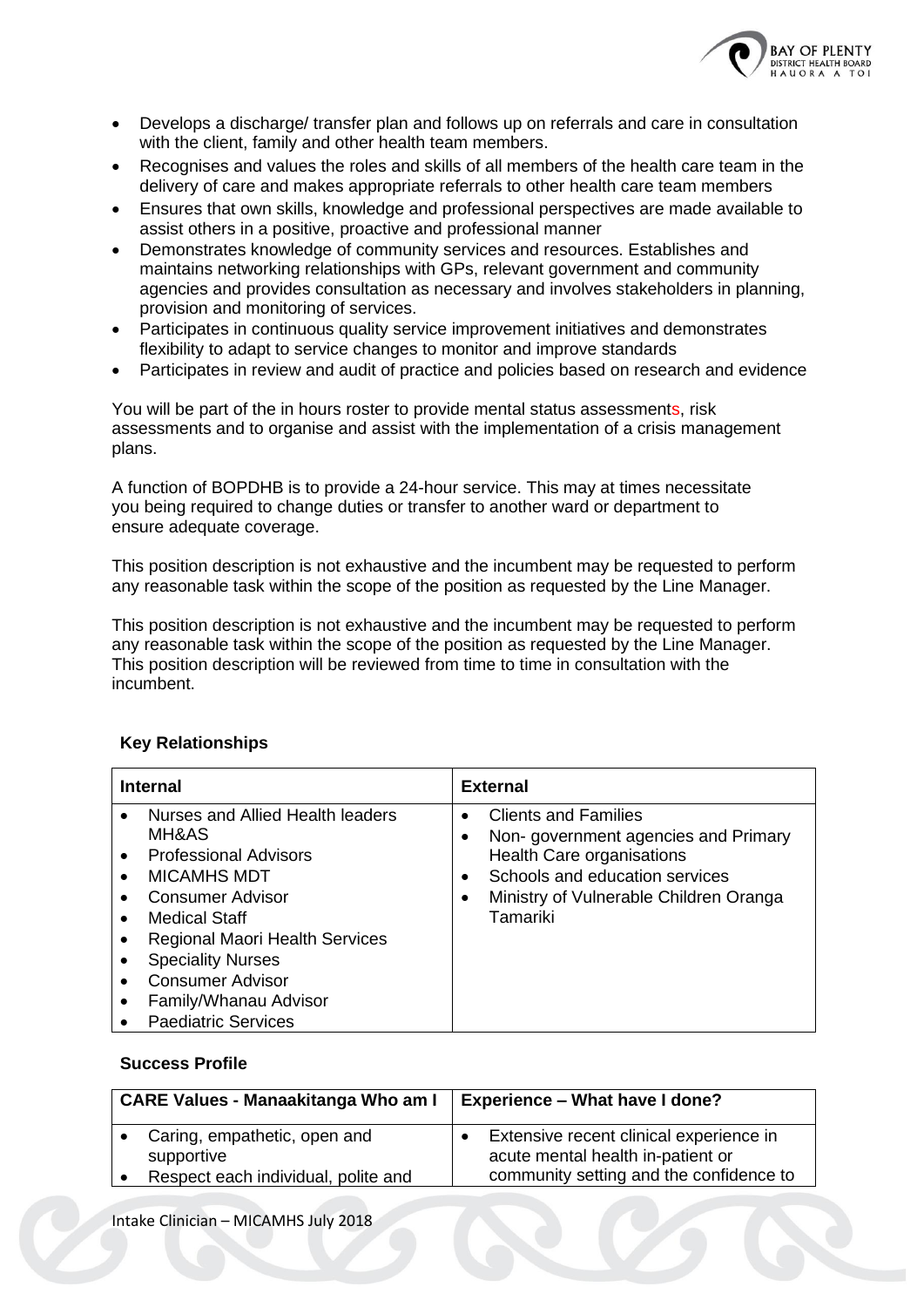

| $\bullet$<br>٠<br>٠<br>٠<br>٠<br>٠    | non-judgemental<br>Able to build a rapport, actively listen<br>to patients, show understanding and<br>make a difference<br>An effective communicator, work as a<br>team member, professional, calm,<br>willing and patient focused<br>Share knowledge, develop self and<br>others, will speak up about practice<br>issues and give/receive constructive<br>feedback<br>Involve the team/ patients/ families in<br>decisions<br>Self-aware, consistent, confident,<br>flexible, pay attention to detail and plan<br>ahead<br>Compassion for people & commit to<br>excellence | work independently<br>Competence in comprehensive<br>$\bullet$<br>assessment, risk assessment, the use of<br>the mental status examination and<br>problem formulation.<br>Demonstrated sound knowledge and<br>$\bullet$<br>understanding of mental illness and risk<br>assessment in relation to community<br>mental health care.<br>Knowledge of mental disorder, mental<br>$\bullet$<br>Illness and comorbidity of addiction<br>problems and intellectual disability<br>Clinical skills in engagement, de-<br>$\bullet$<br>escalation, conflict resolution, and<br>problem solving |
|---------------------------------------|-----------------------------------------------------------------------------------------------------------------------------------------------------------------------------------------------------------------------------------------------------------------------------------------------------------------------------------------------------------------------------------------------------------------------------------------------------------------------------------------------------------------------------------------------------------------------------|--------------------------------------------------------------------------------------------------------------------------------------------------------------------------------------------------------------------------------------------------------------------------------------------------------------------------------------------------------------------------------------------------------------------------------------------------------------------------------------------------------------------------------------------------------------------------------------|
|                                       | Respect for privacy<br>□ Ability to discuss & communicate                                                                                                                                                                                                                                                                                                                                                                                                                                                                                                                   |                                                                                                                                                                                                                                                                                                                                                                                                                                                                                                                                                                                      |
|                                       | Competencies - What am I capable of?                                                                                                                                                                                                                                                                                                                                                                                                                                                                                                                                        | Knowledge - What do I know?                                                                                                                                                                                                                                                                                                                                                                                                                                                                                                                                                          |
| $\bullet$<br>٠<br>٠<br>٠<br>$\bullet$ | Level of fitness appropriate to the<br>physical demands of the role<br>Able to demonstrate a commitment to<br>quality<br>Flexible, adaptable and embrace<br>change<br>Show a professional demeanour and<br>high level of personal integrity<br>Well-developed problem solving and<br>critical thinking skills<br>Knowledge and understanding of<br>research findings to support evidence<br>based practice<br>Can utilise well-developed written and<br>verbal communication skills<br>Demonstrate a commitment to Treaty<br>of Waitangi                                    | Registered Health Professional (Scope of<br>$\bullet$<br>Practice includes Mental Health) with<br>current practising certificate<br>Demonstrate a commitment to post-<br>$\bullet$<br>graduate study and professional<br>development<br>Professional portfolio<br>$\bullet$<br>Computer competent<br>$\bullet$<br><b>Current valid Driving Licence</b><br>$\bullet$                                                                                                                                                                                                                  |
| ٠                                     | Committed to providing a culturally<br>safe environment for clients and<br>whanau<br>Have the ability to prioritise a varied<br>workload                                                                                                                                                                                                                                                                                                                                                                                                                                    |                                                                                                                                                                                                                                                                                                                                                                                                                                                                                                                                                                                      |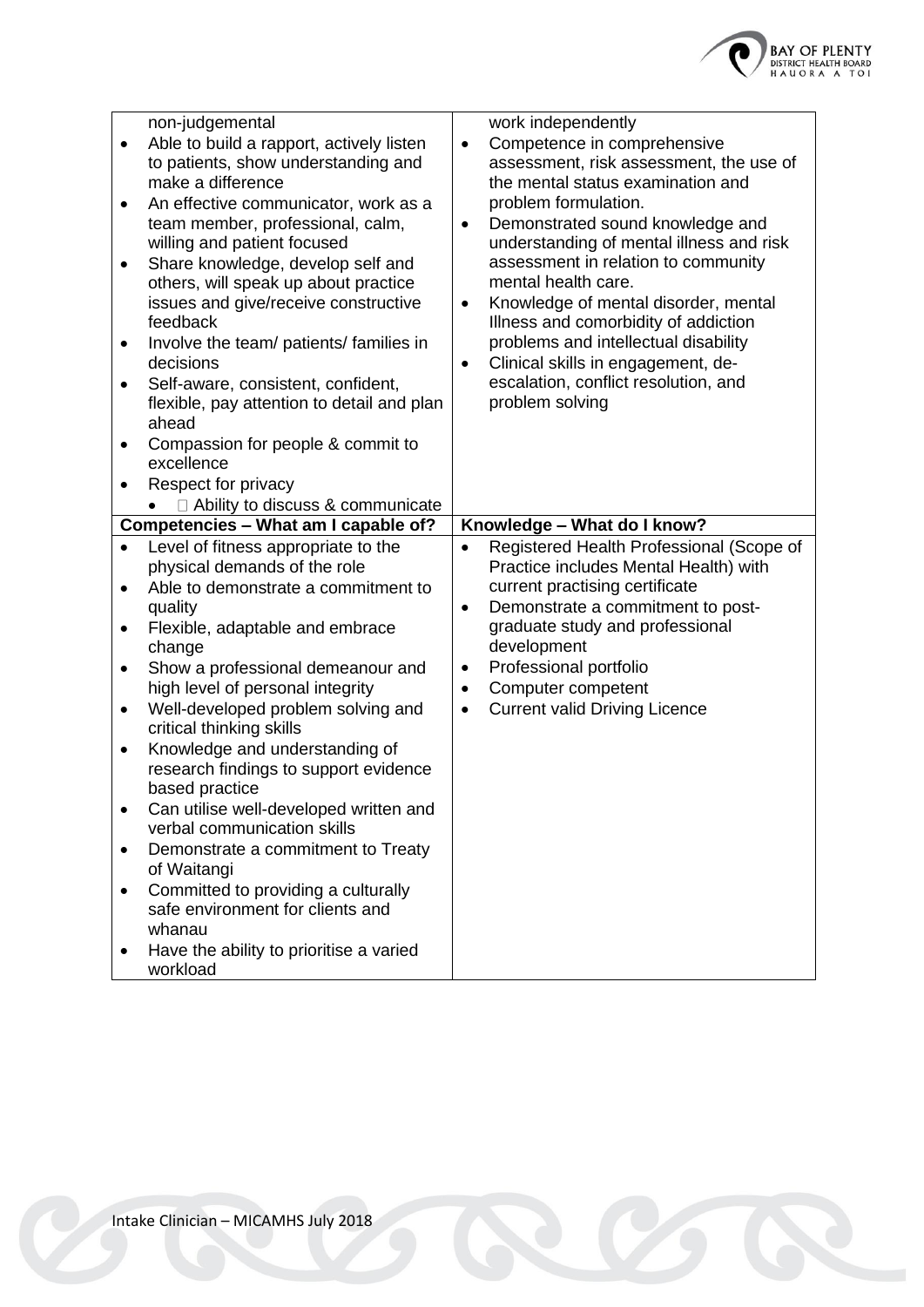

You agree to demonstrate flexibility and a willingness to perform a variety of tasks to promote and support BOPDHB initiatives.

You are required to meet the Health and Safety at Work Act 2015 requirements as set out in the BOPDHB Health and Safety policies and protocols. This includes completing successfully any health and safety training provided by the BOPDHB.

You are required to maintain a standard of health which will allow for the performance of all duties and functions of the position. All BOPDHB sites are smokefree environments.

#### **Health Practitioners Competence Assurance Act 2003**

- 1. You are required to maintain your current competency based practicing certificate.
- 2. You must notify your Manager of any changes to scope or conditions on practice (determined by Regulatory Authority).
- 3. You must complete the requirements of any competency programme.
- 4. You must notify your employer of concerns relating to the risk of harm to the public of another health practitioner practicing below the required standard of competence.
- 5. Know the provisions of the HPCAA as the governing legislation.

#### **Vulnerable Children Act 2014**

Due to this position having contact with children and the BOPDHB's commitment to child protection, you will be subject to 'safety checks' under the Vulnerable Children Act at the time of hire and thereafter as per the relevant legislation.

#### **Position Holders Declaration**

I certify that I have read, understand, and agree to this position description.

**Name:** \_\_\_\_\_\_\_\_\_\_\_\_\_\_\_\_\_\_\_\_\_\_\_\_\_\_\_\_\_\_\_\_\_\_\_\_\_\_\_\_\_\_\_\_\_\_\_\_\_\_

Signature:

**Date:** \_\_\_\_\_\_\_\_\_\_\_\_\_\_\_\_\_\_\_\_\_\_\_\_\_\_\_\_\_\_\_\_\_\_\_\_\_\_\_\_\_\_\_\_\_\_\_\_\_\_